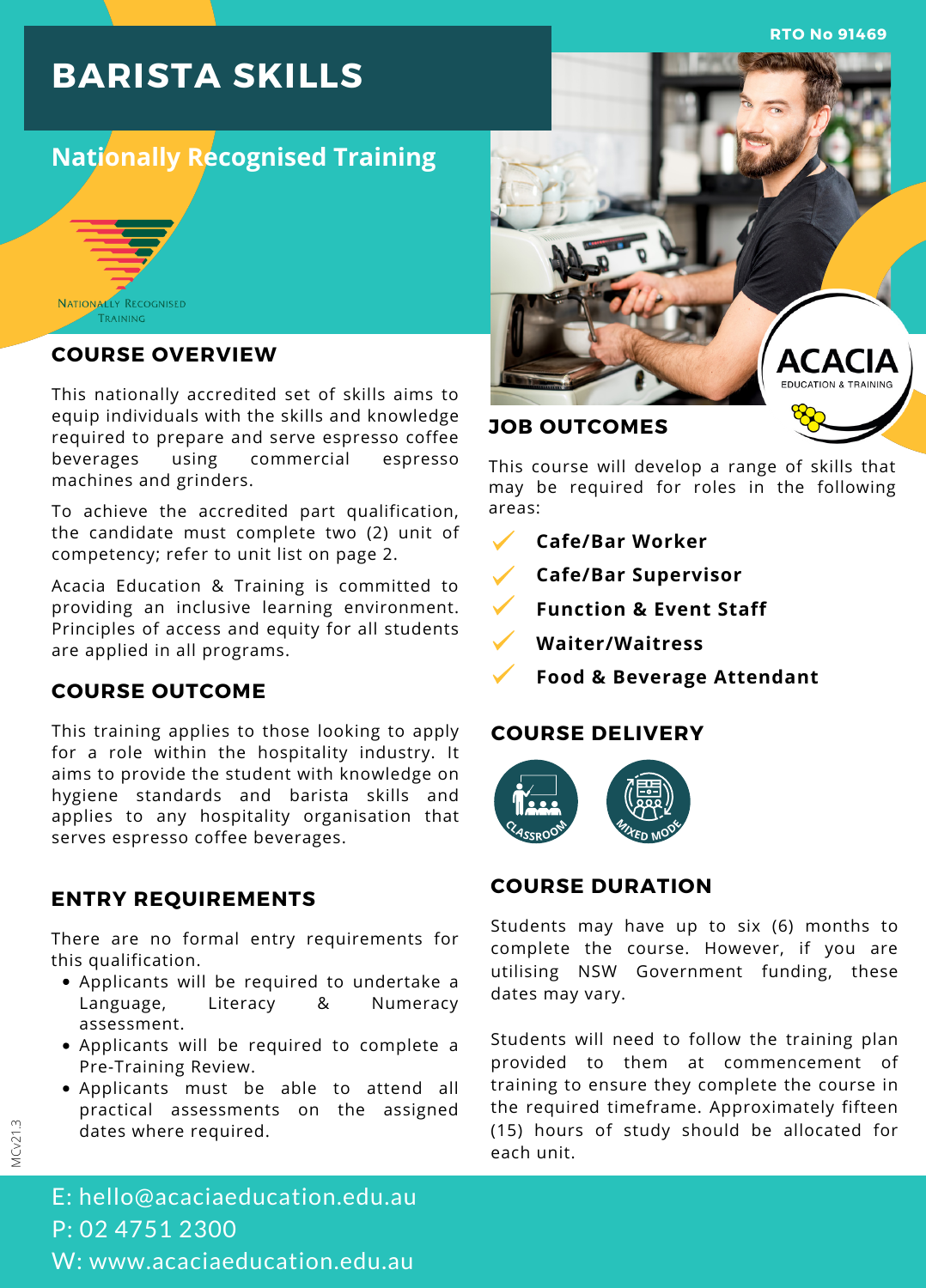# **ESSENTIAL SKILLS FOR THE WORKPLACE**



# **UNITS OF COMPETENCY**

Below are the units of competency required for this course.

| UNIT CODE  | UNIT DESCRIPTION                       |
|------------|----------------------------------------|
|            |                                        |
| SITXFSA001 | Use hygienic practices for food safety |
| SITHFABOO5 | Prepare and serve espresso coffee      |

# **UNIT OVERVIEW**

### **SITXFSA001 - Use hygienic practices for food safety**

This unit describes the performance outcomes, skills and knowledge required to use personal hygiene practices to prevent contamination of food that might cause food-borne illness.

*Knowledge Evidence examples: Knowledge of basic food safety laws, standards and codes; health issues likely to cause a hygiene risk relevant to food safety; hand washing practices.*

*Practical Evidence example: Students will be required to demonstrate use of safe food handling practices in food handling work functions in line with organisational hygiene procedures on at least 3 occasions.*

### **SITHFAB005 - Prepare and serve espresso coffee**

This unit describes the performance outcomes, skills and knowledge required to extract and serve espresso coffee beverages using commercial espresso machine and grinders.

*Knowledge Evidence examples: Knowledge of the major types and characteristics of espresso coffee beverages; methods and techniques for preparing and serving espresso coffee beverages.*

*Practical Evidence example: Students will be required to prepare and present a variety of espresso based coffee beverages such as cappuccino, latte, espresso, on 3 different occasions within commercial timeframes.*